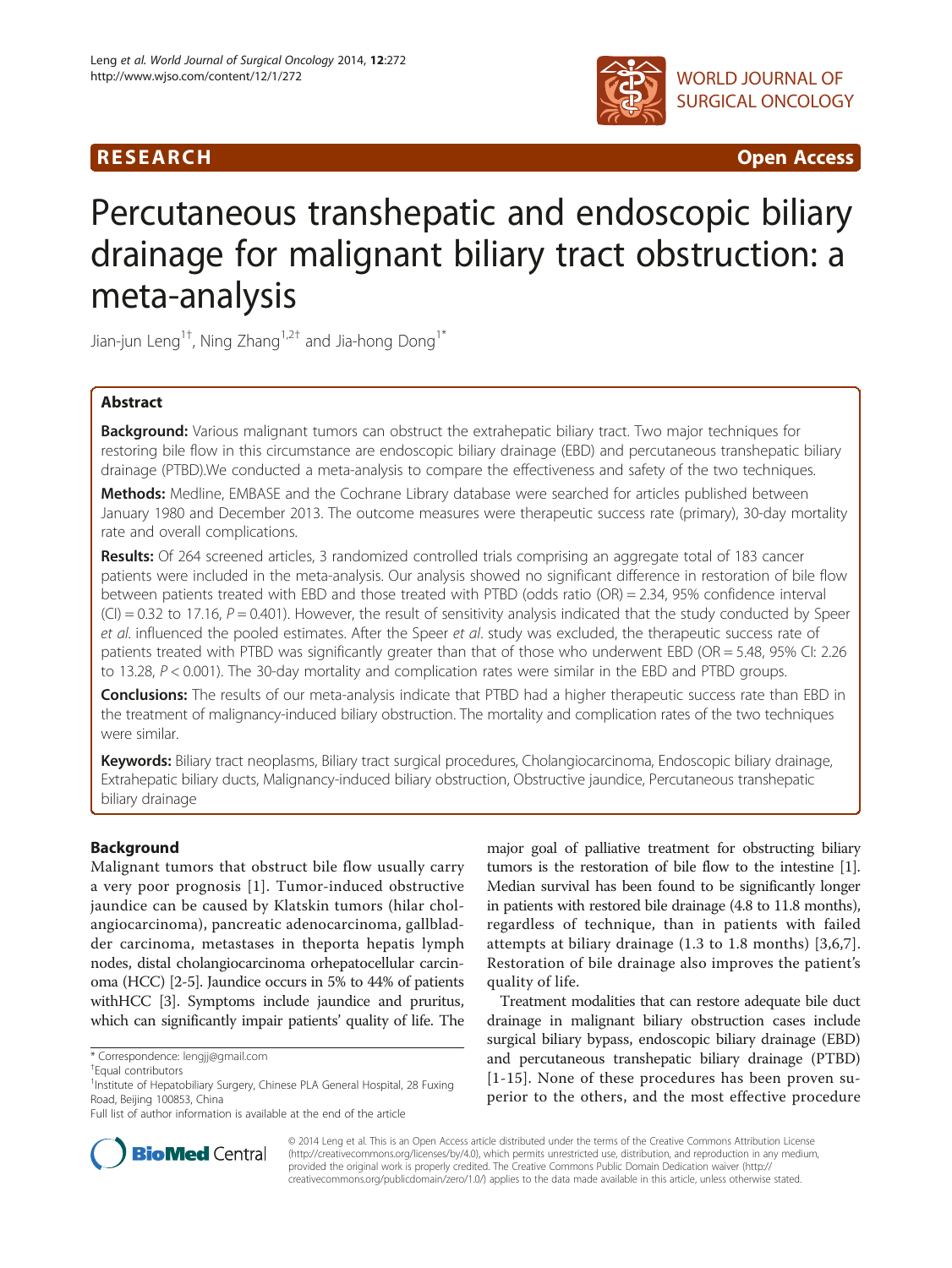for decompression of bile obstruction remains controversial. Cholangitis and pancreatitis are common complications of all the biliary decompression procedures [\[8\]](#page-6-0).

It has been difficult to compare the effectiveness and safety of surgical bypass to endoscopic stenting in the treatment of malignant biliary duct obstruction, because many variables can influence the results: heterogeneity of patient populations studied, variations in tumor type, improvement in endoscopic and surgical techniques and differences in study design [[2-4,6](#page-6-0)-[8,](#page-6-0)[12-15](#page-7-0)]. Nonetheless, the results of some comparative studies are available. Randomized clinical trials (RCTs) have shown no significant difference in overall survival rates between patients who were treated with endoscopic stenting and those who underwent surgical bypass [[9-11\]](#page-7-0). However, stenting was associated with a significantly lower early complication rate [\[10\]](#page-7-0) and shorter initial hospital stay [[11](#page-7-0)], whereas the surgical bypass group had a significantly lower late complication rate [[10\]](#page-7-0). The comparative results of the EBD and PTBD procedures in RCTs have varied from a significant benefit for the EBD procedure [[12](#page-7-0)] to a significant benefit for the PTBD technique [\[4](#page-6-0)[,13\]](#page-7-0).

The comparative effectiveness of EBD and PTBD in the treatment of the various types of malignancy that can obstruct the bile duct remains unclear. Therefore, we conducted a meta-analysis of studies published through January 1980 and December 2013 to try to clarify this issue.

# **Methods**

This article is in accordance with the PRISMA (Preferred Reporting Items for Systematic Reviews and Meta-Analysis) guidelines [\[16\]](#page-7-0). This study doesn't involve human subjects and does not require IRB review or consent. The population, intervention, comparator, outcomesand study design (PICOS) components are as follows: P: patients with malignant biliary tract obstruction; I: percutaneous transhepatic biliary drainage; C: endoscopic biliary drainage; OS: therapeutic success rate, 30-day mortality rate and complications.

# Search strategy and data sources

Two reviewers independently searched Medline, EMBASE, Cochrane Library (CENTRAL), from January 1980 to December 2013, for articles with these keywords: malignant biliary obstruction, percutaneous endoscopic biliary drainage, cholangiocarcinoma, Klatskin tumor, duodenal cancer, ampullary cancer, pancreatic cancer and hepatocellular carcinoma. Searches were conducted using these specific keyword combinations: percutaneous AND malignant biliary obstruction; endoscopic AND malignant biliary obstruction; and percutaneous AND endoscopic AND biliary drainage.

## Study selection

Inclusion criteria in the meta-analysis were original RCTs that compared the efficacy and safety of PTBD and EBD used for treatment of malignant biliary obstruction. The meta-analysis excluded review articles, case reports, retrospective studies, cohort studies, singlearm prospective studies, letters, comments, editorials, non-English-language publications and trials of patients with biliary obstruction that was not caused by malignancy. Two reviewers (LJJ and ZN) screened and selected the articles independently. In case of disagreement on inclusion of an article, a third reviewer (DJH) was consulted.

## Data extraction and quality assessment

The reviewers extracted the following information in a blinded manner from the included articles: the number of cases, patients' ages (in years as a continuous variable), sex (male or female), type of stent placed (plastic or metal stent), follow-up period (in months as a continuous variable), type of malignancy (carcinoma of the gallbladder, primary carcinoma of the pancreas or bile ducts), use of prophylactic antibiotics (types of antibiotics), therapeutic success rate (successful drainage in the short term), 30-day mortality rate (in percentage), complications (overall, cholangitis and pancreatitis) and reference citation. All extracted data were checked by a third reviewer (DJH). The primary outcome for this study was the therapeutic success rate. Secondary outcomes were 30-day mortality rates and overall complication rates.

Two reviewers (LJJ and ZN) assessed the risk of bias in the studies, as described in the Cochrane Handbook for Systematic Reviews of Interventions (version 5.1.0) [[17](#page-7-0)]. They assigned a low risk, high risk or unclear risk to the attributes of each included article: (1) random sequence generation, (2) allocation concealment, (3) blinding (patients, personnel and assessor), (4) adequate assessment of each outcome, (5) avoidance of selective outcome reporting and (6) intention-to-treat analysis.

# Statistical analysis

Odds ratios (ORs) with 95% confidence intervals (CIs) were calculated for binary outcome data and were compared between PTBD and EBD groups. A  $\chi^2$ test was used to assess the presence of heterogeneity across studies, and  $I^2$  was used to assess the degree of heterogeneity. An OR >1 for the therapeutic success rate indicated that PTBD was favored. In contrast, an OR <1 for the 30-day mortality rate and overall complication rate indicated that PTBD was favored. If heterogeneity existed between studies (Q-statistic with  $P < 0.1$  [\[18\]](#page-7-0) or  $I^2 > 50\%$  [[19\]](#page-7-0)), we used the random-effects model (DerSimonian-Laird method) [\[20](#page-7-0)]. Otherwise, the fixed-effects model was recommended (Mantel-Haenszel method). Statistical significance was set at a two-sided P-value <0.05. The small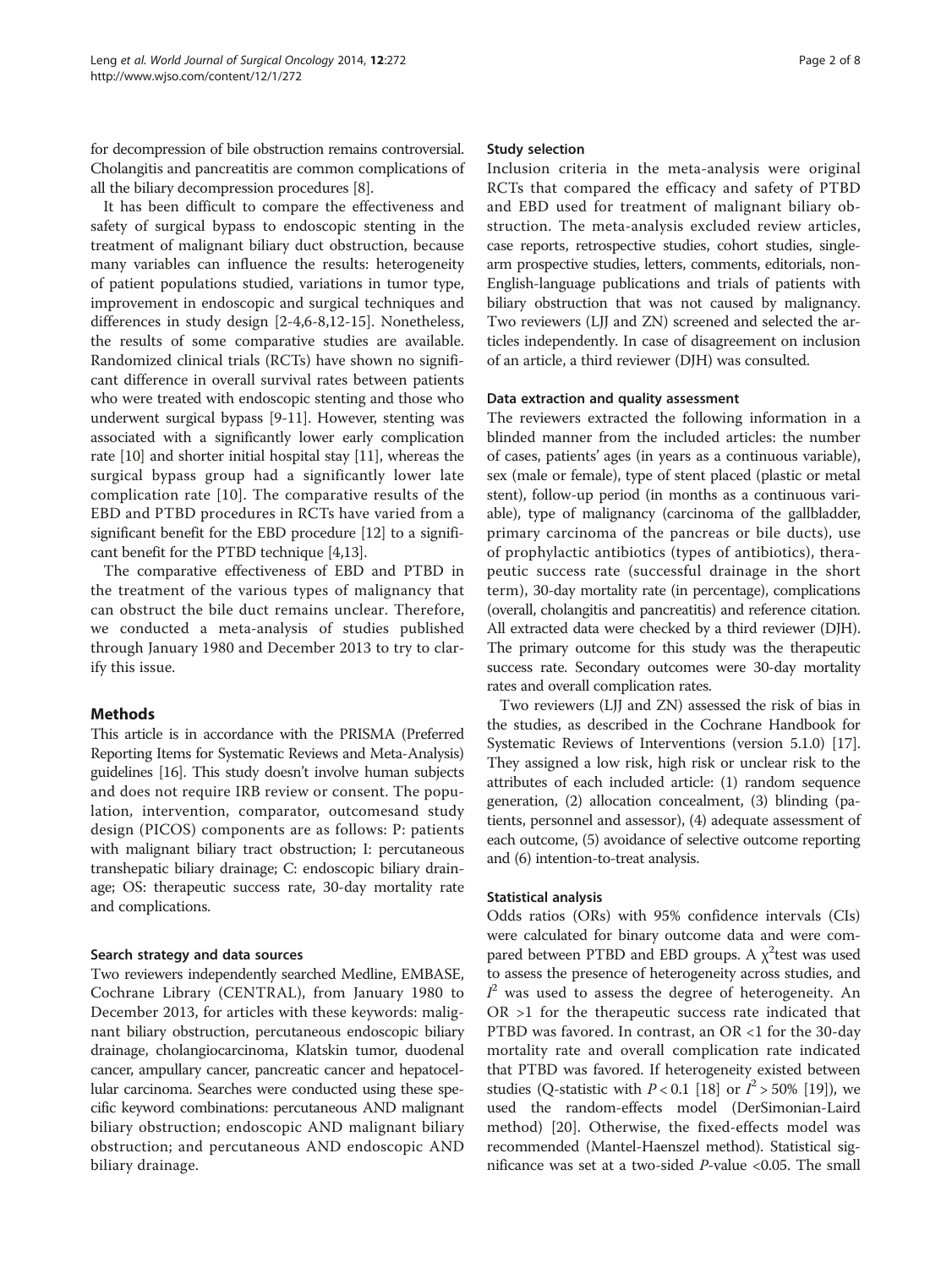

number of the selected studies negated assessment of publication bias by the funnel plot method [[21](#page-7-0)]. Sensitivity analysis was performed for primary outcomes based on the leave-one-out approach. All analyses were performed with Comprehensive Meta-Analysis statistical software, version 2.0 (Biostat, Englewood, NJ, USA).

# Results

# Identification of relevant studies and risk of bias

Initially, 482 articles were identified (Medline, 252; EMBASE, 200; Cochrane Library, 30). The flowchart for the selection of studies is shown in Figure 1. The reviewers excluded 264 articles describing 254 studies identified in the literature search. Three of the ten full-text articles described RCTs and met all the inclusion criteria [\[4](#page-6-0),[12,13\]](#page-7-0). The reasons for exclusion of other full-text articles are given in the flowchart. In addition, the risk of reporting bias is illustrated in Figure 2.

# Description of studies

The three RCTs included anaggregate total of 183 participants (range, 54 to 75 participants), with 92 patients treated with EBD and 91 patients treated with PTBD (Table [1](#page-3-0)). Saluja et al. [[13\]](#page-7-0) compared the two modalities in patients with carcinoma of the gallbladder, whereas Speer *et al.* [\[12\]](#page-7-0) and Pinot *et al.* [[4\]](#page-6-0) compared them in patients with carcinoma of the pancreas, bile ducts or gallbladder [[4](#page-6-0)[,12\]](#page-7-0). Plastic stents were tested in 129 patients [[12,13\]](#page-7-0) and self-expanding metal stents in 54 patients [[4](#page-6-0)]. The definition of therapeutic success ranged from a 20% decline [\[4](#page-6-0)[,12\]](#page-7-0) to a 50% decline [[13](#page-7-0)] of serum bilirubin values from baseline (Table [2\)](#page-4-0).

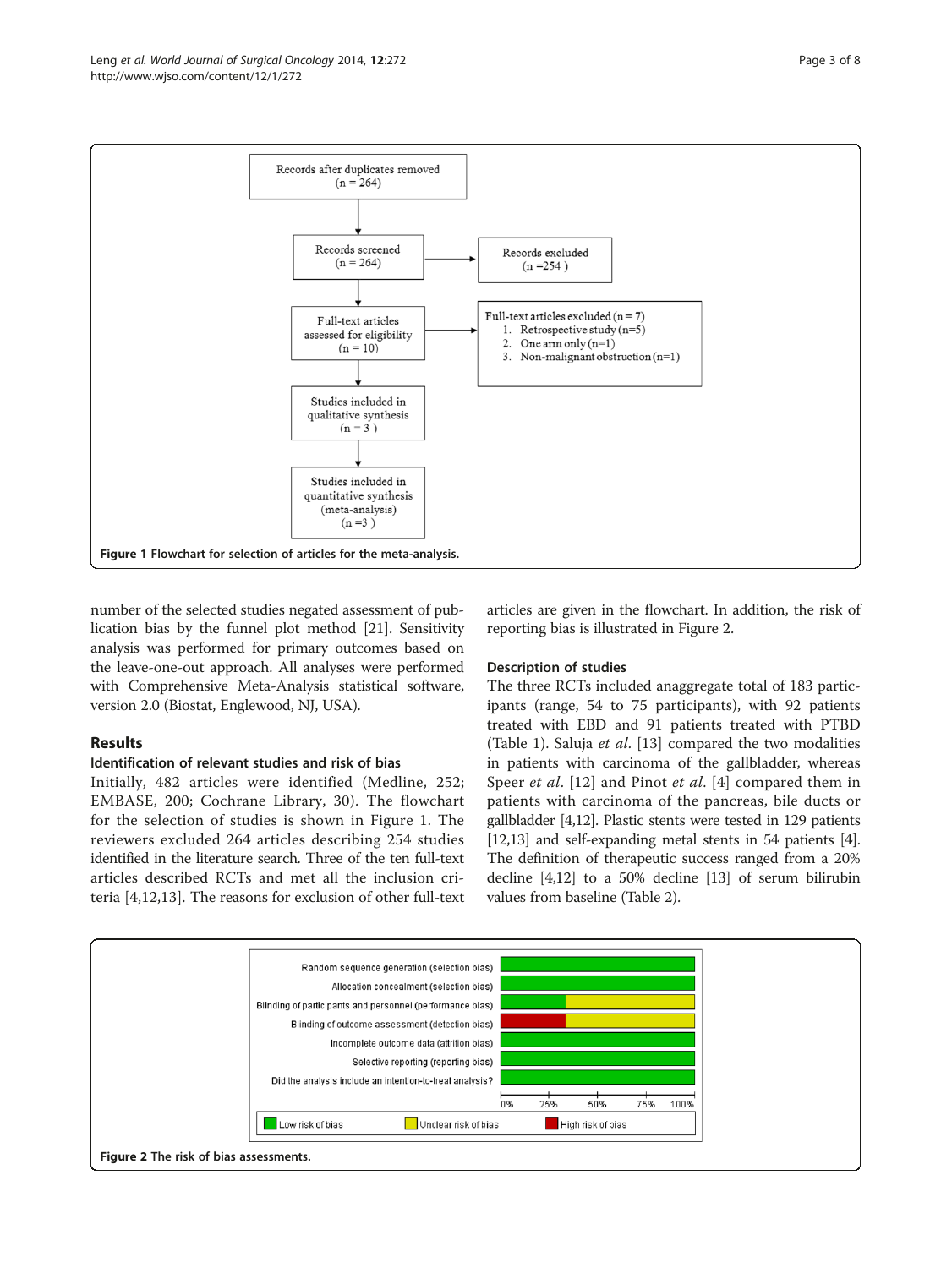<span id="page-3-0"></span>Table 1 Summary of studies included in the meta-analysis<sup>a</sup>

| <b>First author</b> | Year |                 |              | Study type Comparison Number of cases | <b>Malignancy causing</b><br>biliary obstruction                                                          | Age, yr     | Males,%               | Type of<br>stent placed             | Prophylactic<br>antibiotics | Follow-up<br>period |  |
|---------------------|------|-----------------|--------------|---------------------------------------|-----------------------------------------------------------------------------------------------------------|-------------|-----------------------|-------------------------------------|-----------------------------|---------------------|--|
| Saluja              | 2008 | <b>RCT</b>      | PTBD vs. EBD | 27 vs. 27                             | Carcinoma of the gallbladder                                                                              |             |                       | 51 vs. 50 37% vs. 30% Plastic stent | Cefoperazone + sulbactam    | 3 months            |  |
| Piñol               | 2002 | RC <sub>1</sub> | PTBD vs. FBD | 28 vs. 26                             | Primary carcinoma of the pancreas,<br>gallbladder, or bile ducts, or to<br>regional lymph node metastases |             | 75 vs. 70 43% vs. 42% | Metal stent                         | Ciprofloxacin               | Median: 2.5 months  |  |
| Speer               | 1987 | <b>RCT</b>      | PTBD vs. FBD | 36 vs. 39                             | Primary carcinoma of the<br>pancreas, gallbladder, or bile ducts                                          | 73 vs. 72.5 | <b>NA</b>             | Plastic stent                       | <b>NA</b>                   | N A                 |  |

<sup>a</sup>EBD, Endoscopic biliary drainage; NA, not available; PTBD, Percutaneous transhepatic biliary drainage; RCT, Randomized controlled trial.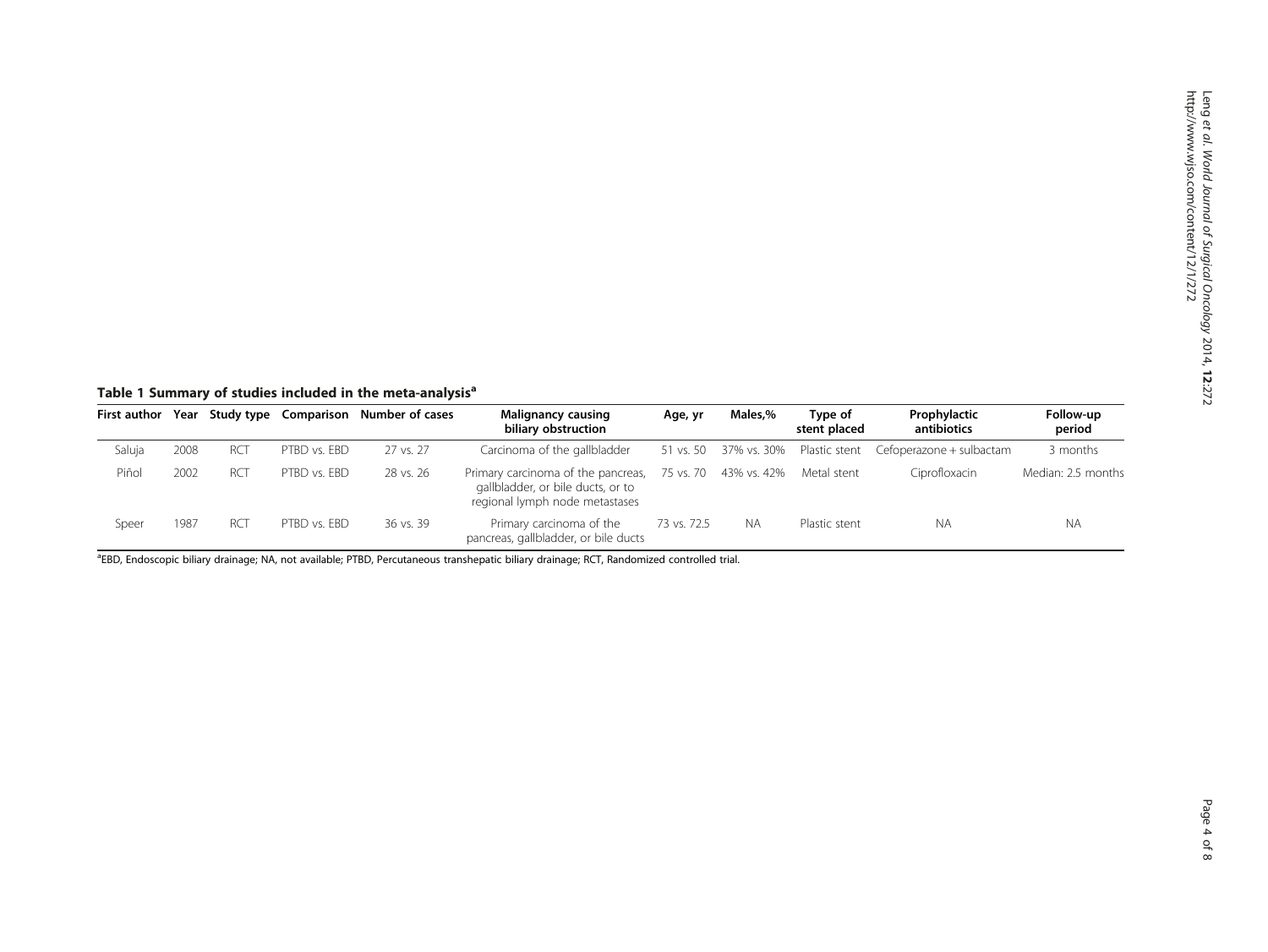<span id="page-4-0"></span>Table 2 Summary of primary and secondary outcomes and complications

| <b>First author</b> | Year | Definition of<br>therapeutic success                                                          | <b>Therapeutic</b><br>success <sup>a</sup> ,% | $30$ -day<br>mortality <sup>a</sup> ,% | Overall<br>complications <sup>a</sup> ,% | Incidence of<br>cholangitis <sup>a</sup> ,% | Incidence of<br>pancreatitis <sup>a</sup> ,% |
|---------------------|------|-----------------------------------------------------------------------------------------------|-----------------------------------------------|----------------------------------------|------------------------------------------|---------------------------------------------|----------------------------------------------|
| Saluja              | 2008 | Bilirubin declined to <50%<br>of the pretreatment value<br>within 7 days after drainage       | 89 vs. 41 <sup>b</sup>                        | 4 vs. 8                                | 18 vs. $52^b$                            | 11 vs. $48^b$                               | 0 vs. 3.7                                    |
| Piñol               | 2002 | Bilirubin declined by $\geq$ 20%<br>of the pretreatment value                                 | 71 vs. $42^b$                                 | 36 vs. 42                              | 61 vs. 35                                | <b>NA</b>                                   | $0$ vs. $3.8$                                |
| Speer               | 1987 | Bilirubin declined by $\geq$ 20%<br>of the pretreatment value<br>during the initial admission | $61$ vs. $81$                                 | 33 vs.15                               | $67$ vs. $19^b$                          | 13.9 vs. 17.9                               | <b>NA</b>                                    |

<sup>a</sup>Percutaneous transhepatic biliary drainage vs. endoscopic biliary drainage. <sup>b</sup>Significant difference between PTBD and EBD. NA, not available.

#### Primary outcome: therapeutic success rate

Analysis of the pooled data from the three studies indicated a high heterogeneity in the therapeutic success rates  $(Q = 17.35, I^2 = 88.47\%, P < 0.001)$ ; therefore, we used a random-effects model of analysis. The OR revealed no significant difference in therapeutic success rates between the PTBD and EBD groups (overall  $OR = 2.34$ , 95% CI = 0.32 to 17.16,  $P = 0.401$ ) (Figure [3A](#page-5-0)). Sensitivity analysis was performed for primary outcomes based on the leave-one-out approach (Figure [3](#page-5-0)B). The results indicated that the study conducted by Speer et al. [[12](#page-7-0)] influenced the pooled estimates. After those results were excluded, the heterogeneity was substantially decreased (Q = 1.75,  $I^2 = 42.88\%$ ,  $P = 0.186$ ), and the results then indicated that the PTBD group had a significantly higher therapeutic success rate than did the EBD group  $(OR = 5.48, 95\% CI = 2.26$  to 13.28,  $P < 0.001$ ) (Figure [3C](#page-5-0)).

#### Secondary outcome: 30-day mortality

The heterogeneity of the 30-day mortality data was not significant (Q = 3.30,  $I^2 = 39.4\%$ ,  $P = 0.192$ ) according to the fixed-effects model of analysis. The overall OR was 1.29 (95% CI = 0.62 to 2.73,  $P = 0.496$ ) (Figure [4\)](#page-5-0) and did not reveal a significant difference in 30-day mortality between the PTBD and EBD groups.

## Incidence of overall complications

The incidence of overall complications in the studies had high heterogeneity (Q = 20.98,  $I^2$  = 90.47%, P < 0.001). The overall OR = 1.81 (95% CI = 0.22 to 15.12,  $P = 0.583$ ) (Figure [5](#page-6-0)), as calculated using a random-effects model of analysis. The OR revealed no significant difference in the incidence of overall complications between the PTBD and EBD groups.

## **Discussion**

In this meta-analysis, we found no significant difference in the therapeutic success rate, 30-day survival rate or rate of complications between patients treated with EBD and those treated with PTBD for malignant biliary obstruction in three RCTs reviewed [\[4,](#page-6-0)[12,13](#page-7-0)]. However, sensitivity analysis was performed for primary outcomes based on the leave-one-out approach, with the therapeutic response in two of the studies was separately calculated. That revision revealed a significantly higher therapeutic response for PTBD than for EBD, although there was much heterogeneity in the reported success rates.

The heterogeneity could have resulted from various factors, such as variability in the types of stents (self-expanding metal [\[4\]](#page-6-0) vs. plastic [\[12,13](#page-7-0)]) and instrumentation used, causes of the biliary obstructionand location and extent of the tumors. The lower success rate of PTBD in the study of Speer et al. [\[12\]](#page-7-0) may have been related to the use of less-advanced instrumentation. In the study of Garcarek et al. [\[20](#page-7-0)], a significantly lower rate of pericapsular bile leak in procedures performed from 2000 to 2006 compared to 2007 and 2011 may have been due to the use of novel instrumentation in the latter period [\[22\]](#page-7-0). Selfexpanding metal stents have several advantages over plastic stents, including larger internal diameter, lower risk for stent occlusion, need for additional surgical interventions, and relatively long patency (about 10 months) [[23](#page-7-0)]. The various causes of biliary obstruction described in the studies were cancers of the gallbladder [[4](#page-6-0)[,12,13\]](#page-7-0), pancreas  $[4,12]$  $[4,12]$  $[4,12]$  $[4,12]$  and bile ducts  $[4,12]$  $[4,12]$ , as well as metastases  $[4]$  $[4]$  $[4]$ . Another technical consideration is that one or the other of the two techniques may be more efficacious for treatment of a specific type of tumor, such as hilar cholangiocarcinoma. In this regard, hilar cholangiocarcinoma (Klatskin tumor) was the cause of biliary obstruction in four of the five trials [[2,6,8](#page-6-0),[15,24\]](#page-7-0), and PTBD had a higher therapeutic success rate than EBD in those. The rates of complication with the two treatments were either similar [[2,6\]](#page-6-0) or lower [\[8](#page-6-0)[,15\]](#page-7-0) with PTBD.

With respect to the possible influence of location of the tumor and its extent on the therapeutic success of the drainage technique, tumor infiltration in the second portion of the duodenum and major papilla may prevent cannulation of the bile duct during EBD. In that case, an alternative strategy, such as surgical bypass or PTBD [[25\]](#page-7-0), may be needed. Also, patients with proximal biliary obstruction may have a higher incidence of cholangitis and bacteribilia than do those with distal biliary obstruction [\[26\]](#page-7-0).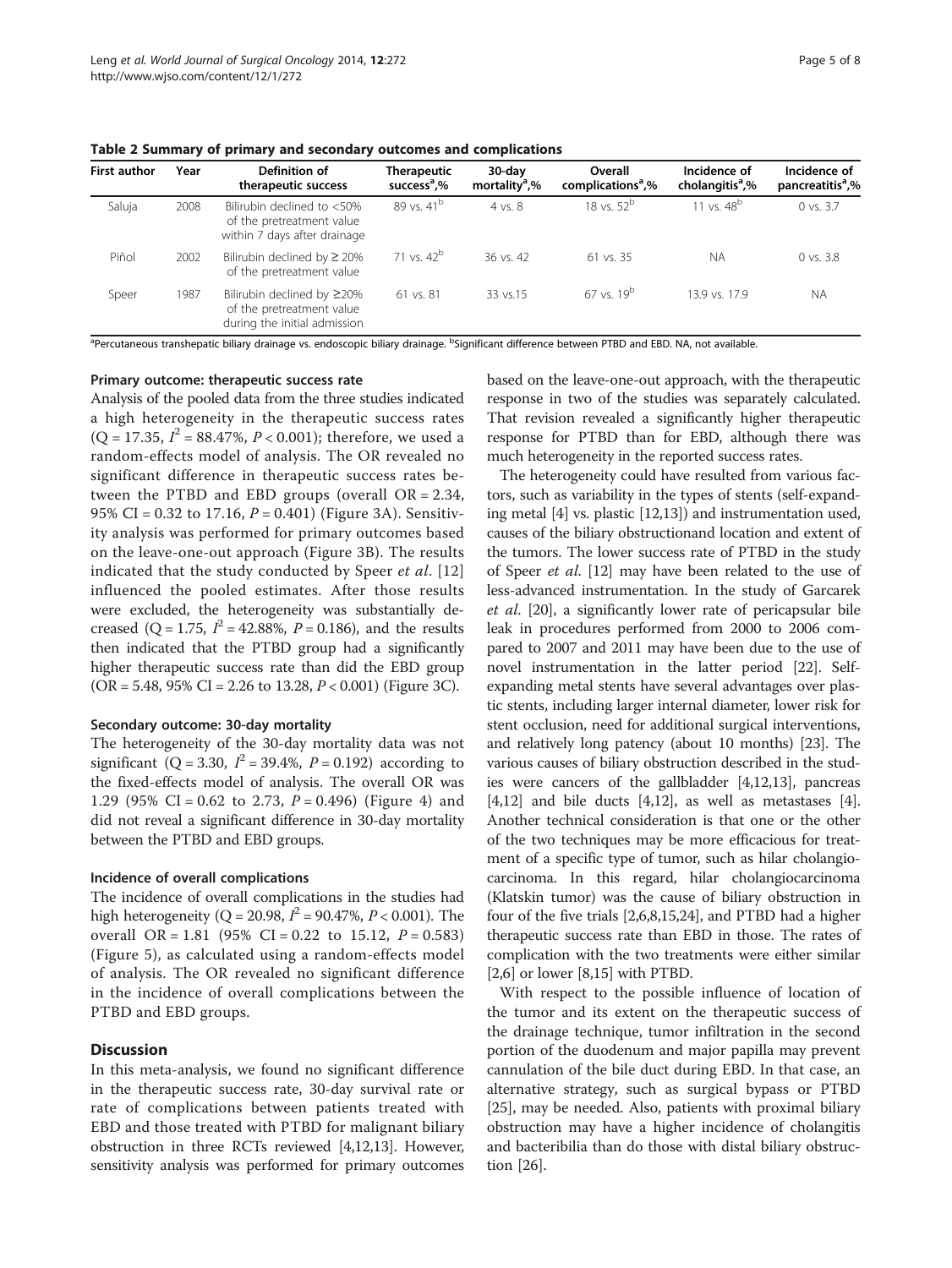<span id="page-5-0"></span>

Figure 3 Forest plots for therapeutic success rates of the three randomized controlled trials. (A) Random-effects analysis of overall success rates. (B) Sensitivity analysisof primary outcomes based on the leave-one-out approach. (C) Success rates for the two randomized controlled trials after excluding the Speer et al. trial. CI, Confidence interval; EBD, Endoscopic biliary drainage; PTBD, Percutaneous transhepatic biliary drainage.

| Study name                                                            | Odds ratio Lower limit Upper limit |      |      | Z-Value | P-Value |                    | Odds ratio and 95% C.I. |                   |    |     | Relative Weight |
|-----------------------------------------------------------------------|------------------------------------|------|------|---------|---------|--------------------|-------------------------|-------------------|----|-----|-----------------|
| Saluja SS (2008)                                                      | 0.48                               | 0.04 | 5.64 | $-0.58$ | 0.560   |                    |                         |                   |    |     | 9.14            |
| Pinol V $(2002)$                                                      | 0.76                               | 0.25 | 2.27 | $-0.50$ | 0.620   |                    |                         |                   |    |     | 46.06           |
| Speer AG (1987)                                                       | 2.75                               | 0.90 | 8.36 | 1.78    | 0.075   |                    |                         |                   |    |     | 44.80           |
| Combined                                                              | 1.29                               | 0.62 | 2.73 | 0.68    | 0.496   |                    |                         |                   |    |     |                 |
|                                                                       |                                    |      |      |         |         | 0.01               | 0.1                     | 1                 | 10 | 100 |                 |
| Heterogeneity test: $Q = 3.30$ , df = 2, P = 0.192, I-square = 39.4 % |                                    |      |      |         |         |                    |                         |                   |    |     |                 |
|                                                                       |                                    |      |      |         |         | <b>Favors PTBD</b> |                         | <b>Favors EBD</b> |    |     |                 |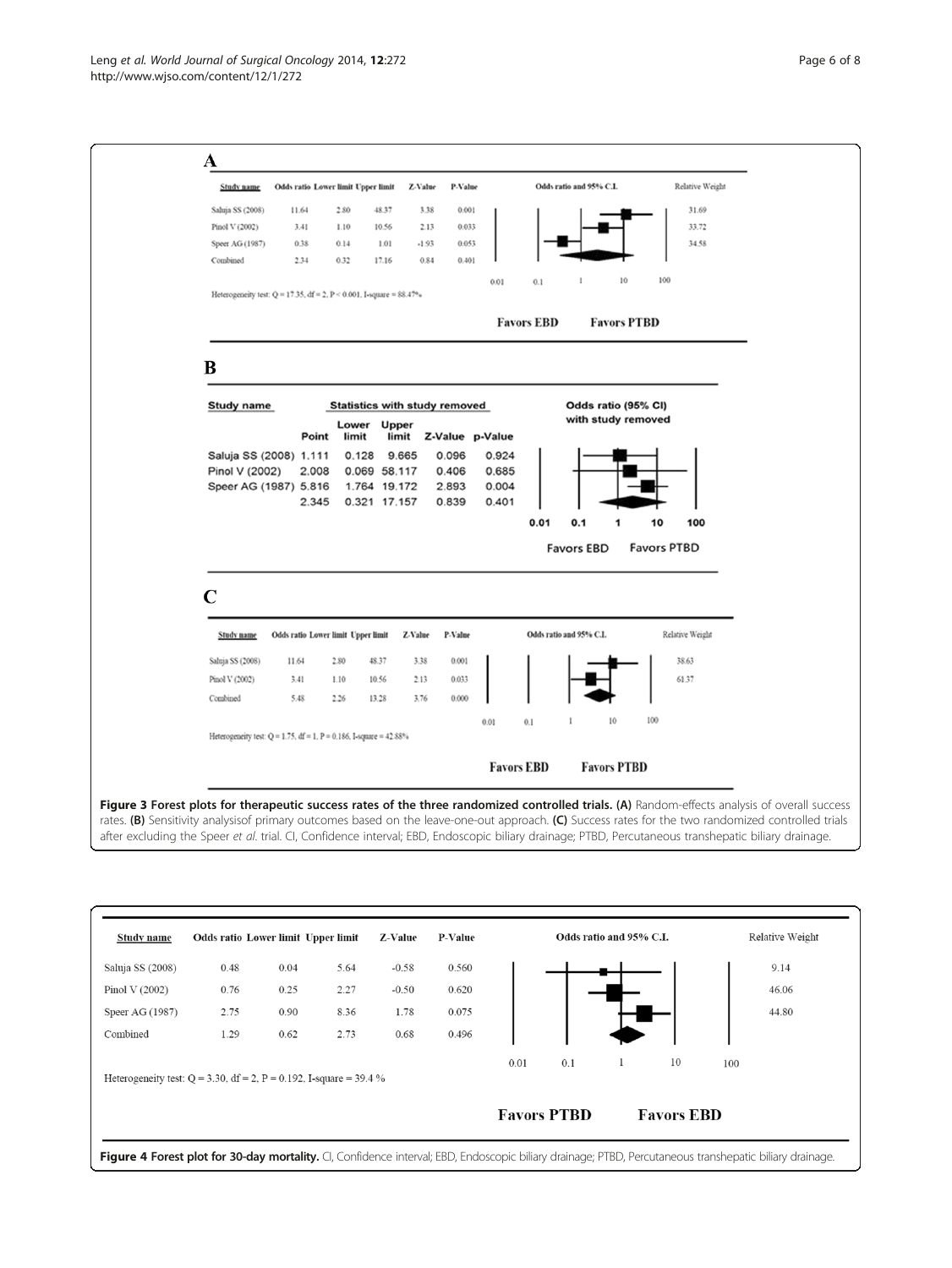<span id="page-6-0"></span>

The reported incidence of early cholangitis associated with PTBD and EBD ranges from 11% to 48% [\[12,13](#page-7-0)]. Multivariate logistic regression analysis identified the following statistically significant predictive factors for the immediate development of cholangitis after PTBD: history of cholangitis, recent biliary drainage  $(\leq 6$  months), elevated C-reactive protein and low serum albumin concentration [5]. In one study of PTBD-treated patients [5], the presence of fever was significantly associated with increased the risk for bacteremia and shock, leading the authors to suggest that prophylactic antibiotics should be administered to patients undergoing PTBD.

Our meta-analysis has some limitations. First, relatively few RCTs have been conductedin which investigators compared the outcomes and complication rates of cancer patients treated with PTBD or EBD. Second, both Speer *et al.* [\[12](#page-7-0)] and Piñolet al. [4] used relatively less stringent criteria for therapeutic success (20% decline in serum biliary concentration), in contrast to the 50% decline in the study of Saluja et al. [[13](#page-7-0)]. As mentioned above, the diverse array of tumors and their locations may also have affected the heterogeneity of our metaanalyses. Third, language bias is present because the studies published in languages other than English were excluded. Fourth, technical advances in intensive care made during the period of the studies could have affected the results.

# Conclusions

The results of our meta-analysis indicate that PTBD had a higher therapeutic success rate than EBD in the treatment of malignancy-induced biliary obstruction. We found that the mortality and complication rates of the two techniques were similar.

#### Competing interests

The authors declare that they have no competing interests.

#### Authors' contributions

All of the authors participated actively in the study, and all meet the requirements of authorship. LJJ and DJH designed the study and wrote the protocol. LJJ and NZ performed research, managed the literature searches and analyses, and undertook the statistical analysis. LJJ and NZ wrote the first draft of the manuscript. All authors read and approved the final manuscript.

#### Acknowledgments

This work was supported by National Key Technology Research and Development Program of China (2012BAI06B01).

#### Author details

<sup>1</sup>Institute of Hepatobiliary Surgery, Chinese PLA General Hospital, 28 Fuxing Road, Beijing 100853, China. <sup>2</sup> Department of Hepatobiliary Surgery, Xijing Hospital, The Fourth Military Medical University, 15 Changle West Road, Xi'an, Shannxi 710032, China.

#### Received: 13 May 2014 Accepted: 6 August 2014 Published: 23 August 2014

#### References

- van Delden OM, Laméris JS: Percutaneous drainage and stenting for palliation of malignant bile duct obstruction. Eur Radiol 2008, 18:448–456.
- 2. Walter T, Ho CS, Horgan AM, Warkentin A, Gallinger S, Greig PD, Kortan P, Knox JJ: Endoscopic or percutaneous biliary drainage for Klatskin tumors? J Vasc Interv Radiol 2013, 24:113–121.
- 3. Choi J, Ryu JK, Lee SH, Ahn DW, Hwang JH, Kim YT, Yoon YB, Han JK: Biliary drainage for obstructive jaundice caused by unresectable hepatocellular carcinoma: the endoscopic versus percutaneous approach. Hepatobiliary Pancreat Dis Int 2012, 11:636–642.
- 4. Piñol V, Castells A, Bordas JM, Real MI, Llach J, Montañà X, Feu F, Navarro S: Percutaneous self-expanding metal stents versus endoscopic polyethylene endoprostheses for treating malignant biliary obstruction: randomized clinical trial. Radiology 2002, 225:27–34.
- 5. Ahn S, Lee YS, Lim KS, Lee JL: Malignant biliary obstructions: Can we predict immediate postprocedural cholangitis after percutaneous biliary drainage? Support Care Cancer 2013, 21:2321–2326.
- 6. Paik WH, Park YS, Hwang JH, Lee SH, Yoon CJ, Kang SG, Lee JK, Ryu JK, Kim YT, Yoon YB: Palliative treatment with self-expandable metallic stents in patients with advanced type III or IV hilar cholangiocarcinoma: a percutaneous versus endoscopic approach. Gastrointest Endosc 2009, 69:55–62.
- 7. Ho CS, Warkentin AE: Evidence-based decompression in malignant biliary obstruction. Korean J Radiol 2012, 13(Suppl 1):S56–S61.
- 8. Kloek JJ, van der Gaag NA, Aziz Y, Rauws EA, van Delden OM, Lameris JS, Busch OR, Gouma DJ, van Gulik TM: Endoscopic and percutaneous preoperative biliary drainage in patients with suspected hilar cholangiocarcinoma. J Gastrointest Surg 2010, 14:119–125.